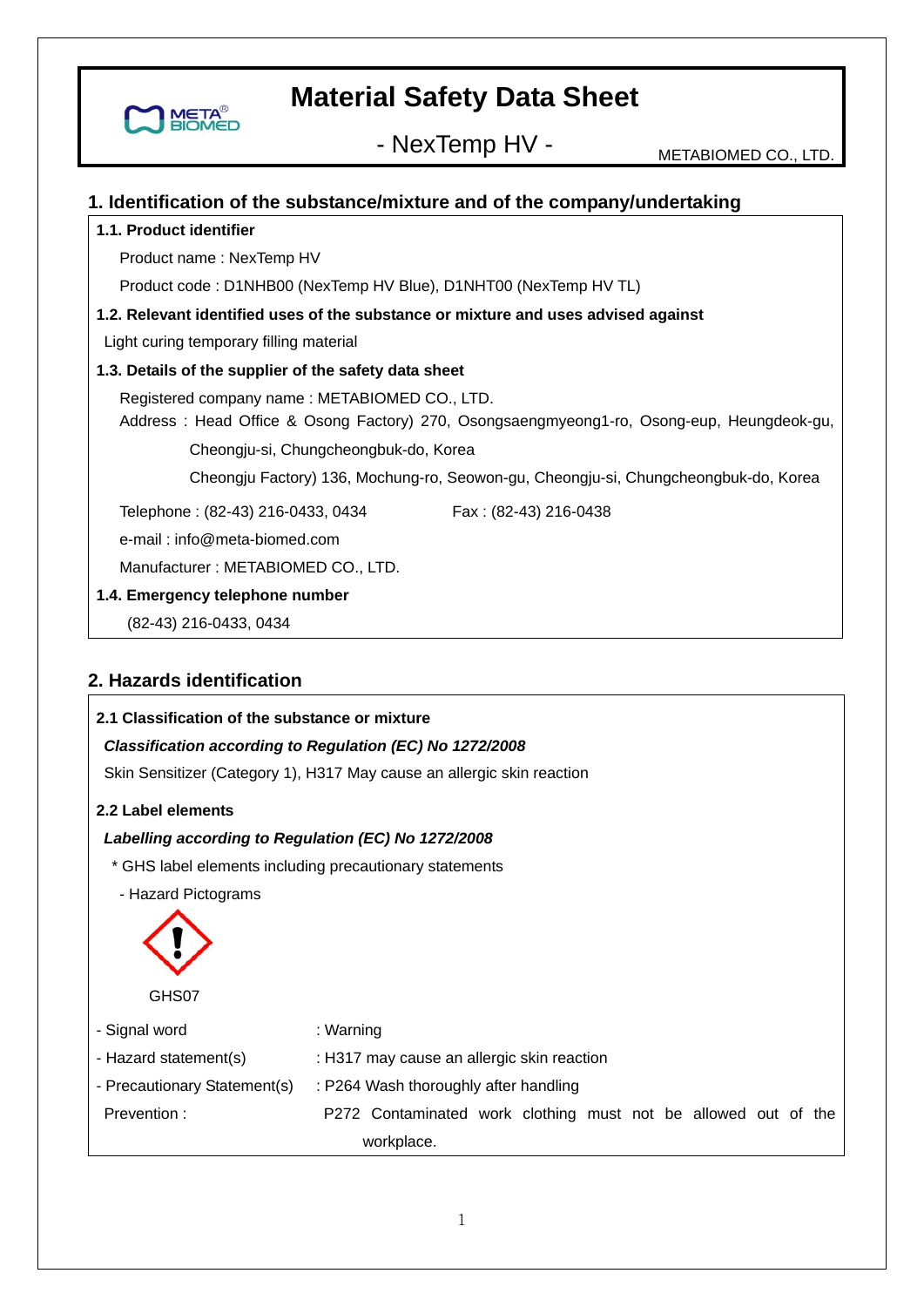

- NexTemp HV - METABIOMED CO., LTD.

|                    |             | P280 Wear protective gloves/protective clothing/eye protection/ face     |  |  |
|--------------------|-------------|--------------------------------------------------------------------------|--|--|
|                    | protection  |                                                                          |  |  |
|                    |             | P305 IF IN EYES: Rinse cautiously with water for several minutes. Remove |  |  |
| - Response :       |             | contact lenses if present and easy to do. Continue rinsing.              |  |  |
|                    |             | P337 If eye irritation persists: Get medical advice/attention.           |  |  |
|                    |             | P302 IF ON SKIN: Wash with plenty of soap and water                      |  |  |
|                    |             | P332 If skin irritation occurs: Get medical advice/attention             |  |  |
|                    |             | P363 Wash contaminated clothing before reuse.                            |  |  |
|                    |             | P501 Dispose of contents/container according to the related              |  |  |
| - Disposal :       | regulations |                                                                          |  |  |
| 2.3. Other hazards |             |                                                                          |  |  |
|                    |             |                                                                          |  |  |

**This substance/mixture contains no components considered to be either persistent, bioaccumulative and toxic (PBT), or very persistent and very bioaccumulative (vPvB) at levels of 0.1% or higher.** 

### **3. Composition/information on ingredients**

#### **3.1. Substances**

- Not Applicable
- **3.2. Mixtures**

|                          |            |           |           | Classification   | Classification         |
|--------------------------|------------|-----------|-----------|------------------|------------------------|
| <b>Chemical Name</b>     | CAS No.    | EC No.    | $Wt.$ %   | according to     | according to           |
|                          |            |           |           | <b>Directive</b> | Regulation(EC) No      |
|                          |            |           |           | 67/548/EEC       | 1272/2008[CLP]         |
| Urethane Dimethacrylate  | 72869-86-4 | 276-957-5 | $30 - 40$ |                  | Skin sensitisation     |
|                          |            |           |           |                  | (Category 1), H317     |
| $Ethyl-4-(N,N-$          | 10287-53-3 | 233-634-3 | $<$ 1     |                  |                        |
| dimethylamino)benzoate   |            |           |           |                  |                        |
| Camphorquinone           | 10373-78-1 | 233-814-1 | $<$ 1     | R36/37/38        |                        |
|                          |            |           |           |                  | Acute aquatic toxicity |
|                          |            |           | $<$ 1     |                  | (Category 1), H400     |
| BHT[2,6-di-tert-butyl-4- | 128-37-0   | 204-881-4 |           |                  | Chronic aquatic        |
| methylphenol]            |            |           |           |                  | toxicity (Category 1), |
|                          |            |           |           |                  | H410                   |
| Silicone dioxide         | 14464-46-1 | 238-455-4 | $50 - 60$ | R48/20. S22      | Inhalation (Category   |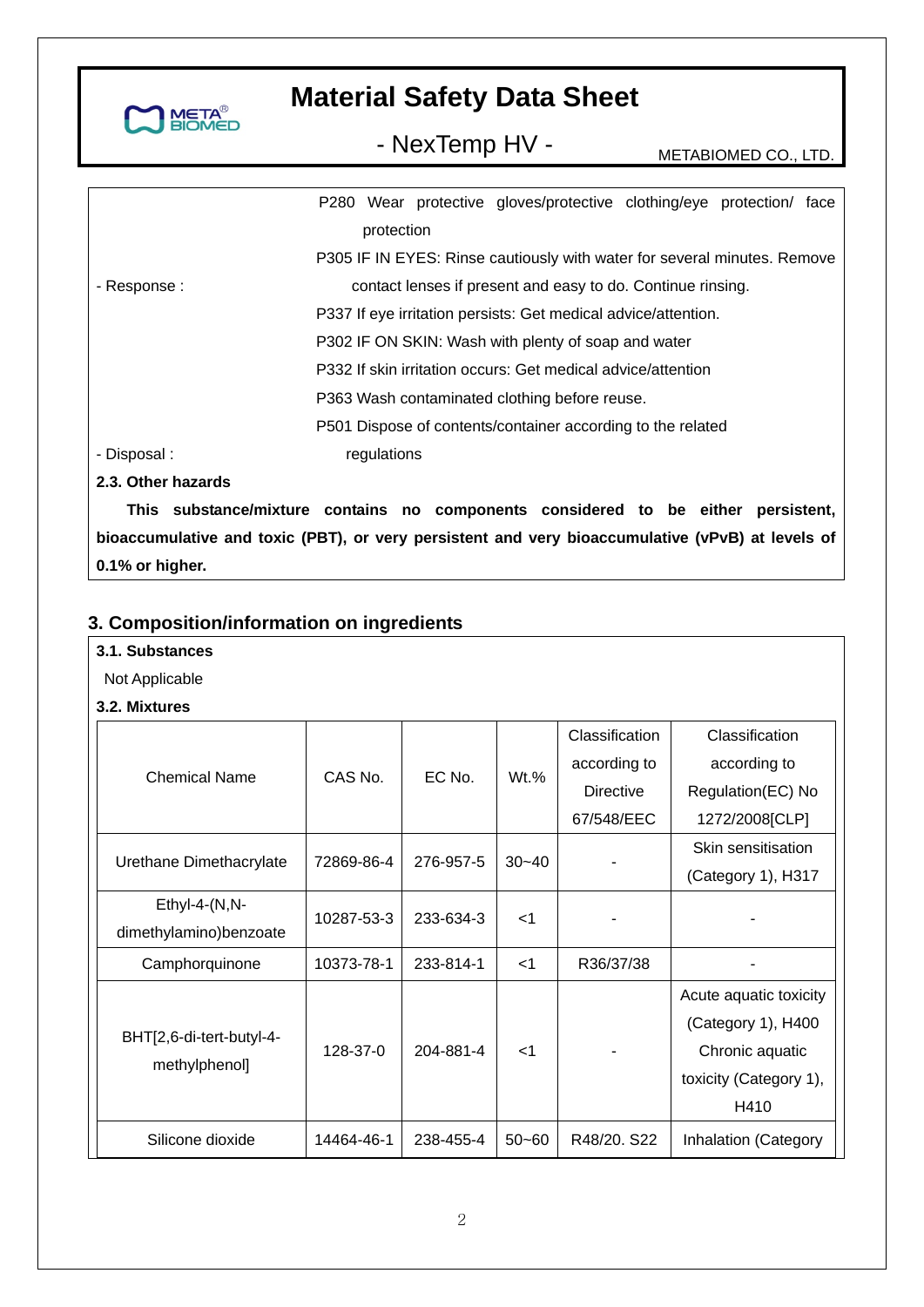

- NexTemp HV - METABIOMED CO., LTD.

| (Cristobalite)      |            |           |           |   | 2), H373             |
|---------------------|------------|-----------|-----------|---|----------------------|
|                     |            |           |           |   | Eye irritation       |
|                     |            |           |           |   | (Category 2), single |
|                     |            |           | $10 - 20$ |   | exposure (Category   |
| <b>Fumed Silica</b> | 68611-44-9 | 271-893-4 |           | ۰ | 3), Inhalation       |
|                     |            |           |           |   | (Category 2) H319,   |
|                     |            |           |           |   | H335, H373           |

### **4. First aids measures**

| 4.1. Description of first aid measures                                          |                                                                                   |  |  |
|---------------------------------------------------------------------------------|-----------------------------------------------------------------------------------|--|--|
| - Inhalation                                                                    | : Seek medical treatment in case of complaints.                                   |  |  |
| - Skin Contact                                                                  | : Immediately wash with soap and water and rinse thoroughly.                      |  |  |
| - Eye Contact                                                                   | : Rinse opened eyes for several minutes under running water. If symptoms persist, |  |  |
|                                                                                 | consult a doctor.                                                                 |  |  |
| - If Swallowed                                                                  | : Rinse mouth. If you feel unwell, get medical attention.                         |  |  |
| 4.2. Most important symptoms and effects, both acute and delayed                |                                                                                   |  |  |
| No further relevant information available                                       |                                                                                   |  |  |
| 4.3. Indication of any immediate medical attention and special treatment needed |                                                                                   |  |  |
| No further relevant information available                                       |                                                                                   |  |  |

### **5. Fire fighting measures**

| 5.1. Extinguishing media                                   |                                                                       |
|------------------------------------------------------------|-----------------------------------------------------------------------|
| - Extinguishing media                                      | : Water, Foam, Carbon Dioxide, Dry Chemical                           |
| 5.2. Special hazards arising from the substance or mixture |                                                                       |
| - Hazardous combustion products                            | : Burning may produce : Carbon Monoxide, Carbon Dioxide               |
| - Explosion hazards                                        | : Not Determined                                                      |
| - Fire explosion                                           | : Not Determined                                                      |
| - Sensitive to static discharge                            | : Not Determined                                                      |
| - Sensitivity to impact                                    | : Not Determined                                                      |
| 5.3. Advice for firefighters                               |                                                                       |
| - Firefighting procedures                                  | : General: Evacuate all personnel; use protective equipment for fire- |
|                                                            | fighting. Use self-contained breathing apparatus when product is      |
|                                                            | involved in fire.                                                     |
| - Firefighting equipment                                   | : Non-combustible                                                     |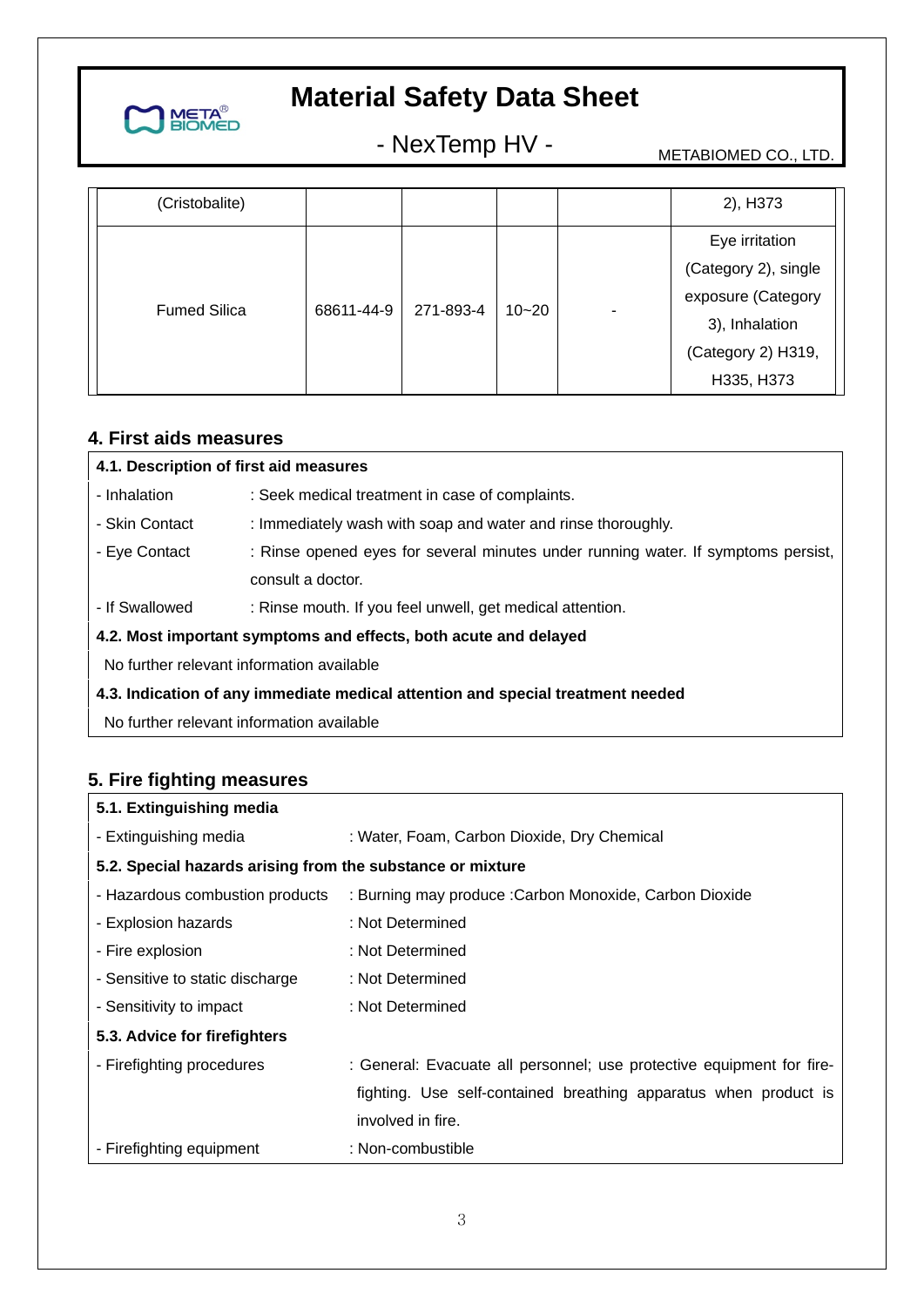

- NexTemp HV - METABIOMED CO., LTD.

#### **6. Accidental release measures**

#### **6.1. Personal precautions, protective equipment and emergency procedures**

 Evacuate area. Ventilate the area with fresh air. For large spill, or spills in confined spaces, provide mechanical ventilation to disperse or exhaust vapors, in accordance with good industrial hygiene practice. Refer to other sections of this SDS for information regarding physical and health hazards, respiratory protection, ventilation, and personal protective equipment.

#### **6.2. Environmental precautions**

Prevent the inflow of this product to waterways, drains, basements, and confined spaces.

#### **6.3. Methods and material for containment and cleaning up**

 Collect as much of the spilled material as possible. Place in a closed container approved for transportation by appropriate authorities. Clean up residue. Seal the container. Dispose of collected material as soon as possible.

#### **6.4. Reference to other sections**

Not Applicable

#### **7. Handling and storage**

#### **7.1. Precautions for safe handling**

Always wear gloves and eye protection. Product is intended for dental use only.

#### **7.2. Conditions for safe storage, including any incompatibilities**

Keep out of reach of children. Protect from exposure to direct sun light. Keep container closed. Store in cool place.

#### **7.3. Specific end use(s)**

Use only professional dentist

#### **8. Exposure controls and personal protection**

|                                     | 9.1. Information on basic physical and chemical properties |  |  |  |
|-------------------------------------|------------------------------------------------------------|--|--|--|
| 9. Physical and chemical properties |                                                            |  |  |  |
| - Respiratory protection            | : None required                                            |  |  |  |
| - Skin protection                   | : Wear suitable protective clothing and gloves.            |  |  |  |
| - Eye protection                    | : Wear safety glasses.                                     |  |  |  |
| 8.2. Exposure controls              |                                                            |  |  |  |
| Not determined                      |                                                            |  |  |  |
| 8.1. Control parameters             |                                                            |  |  |  |

| - Appearance |  |  |  | high viscosity - Vapor pressure | N/A |
|--------------|--|--|--|---------------------------------|-----|
|--------------|--|--|--|---------------------------------|-----|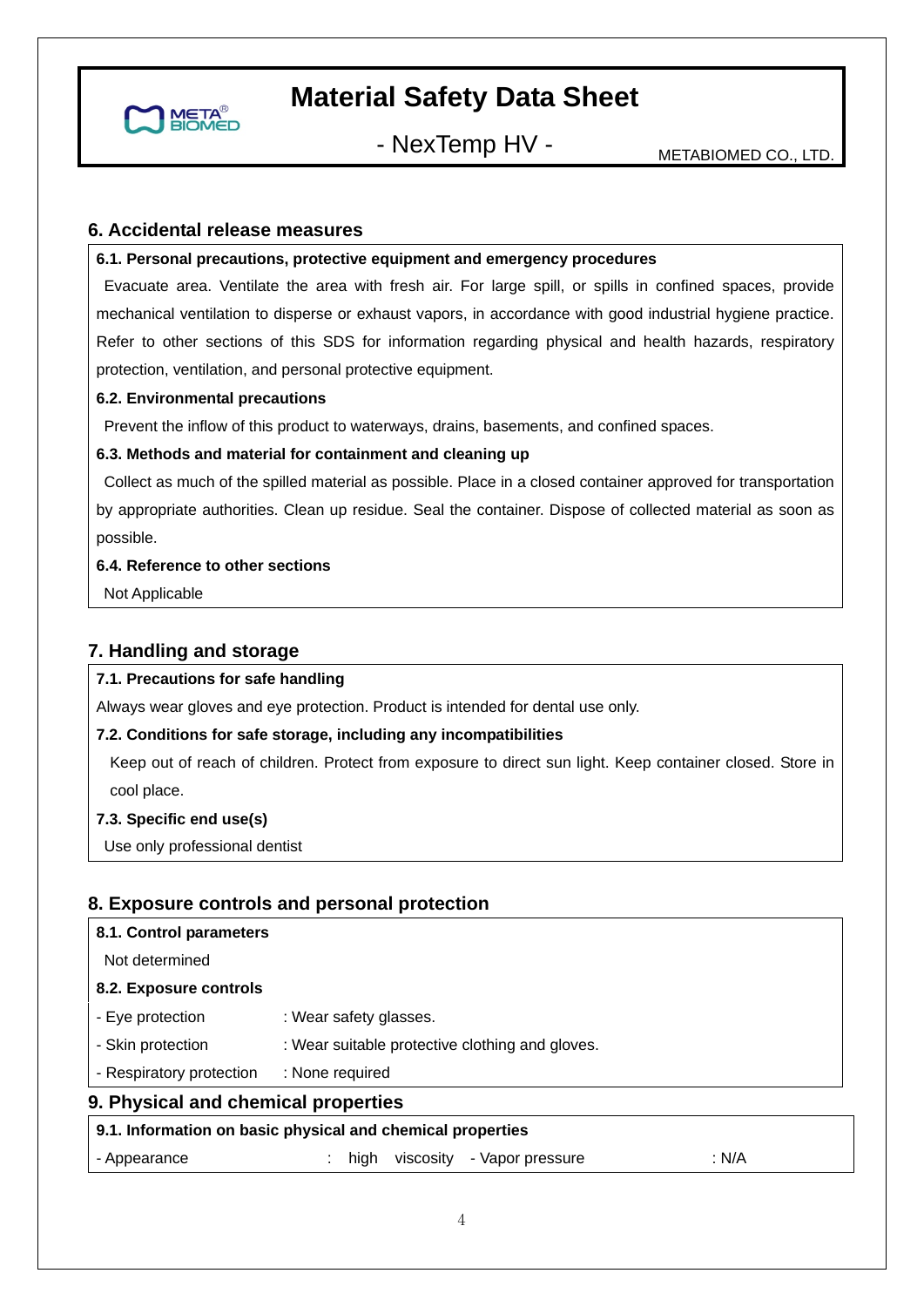

# - NexTemp HV - METABIOMED CO., LTD.

| - Odor                        | paste              | - Vapor density               | : N/A            |
|-------------------------------|--------------------|-------------------------------|------------------|
|                               | : Slightly acrylic | - Density                     | : 1.8 $g/cm^{3}$ |
|                               | odor:              | - Specific gravity $(H_2O=1)$ | : 1.8            |
| - Color                       | Transparent,       | - Solubility(ies)             | : Insoluble      |
|                               | Blue, color        | - Partition coefficient :     | : N/A            |
| - pH                          | : N/A              | n-octaol/water                |                  |
| - Melting/freezing point      | : N/A              | - Auto-ignition temperature   | : $N/A$          |
| - Initial boiling point and   | : N/A              | - Decomposition temperature   | : N/A            |
| boiling range                 |                    | - Viscosity                   | : N/A            |
| - Flash point                 | : N/A              | - Explosive properties        | : N/A            |
| - Evaporation rate            | : N/A              | - Oxidising properties        | : N/A            |
| - Flammability(solid, gas)    | : $N/A$            |                               |                  |
| - Upper/lower flammability or | : N/A              |                               |                  |
| explosive limits              |                    |                               |                  |
| 9.2. Other information        |                    |                               |                  |
| None                          |                    |                               |                  |

### **10. Stability and reactivity**

| Stable<br>10.2. Chemical stability                           |
|--------------------------------------------------------------|
|                                                              |
|                                                              |
| Stable when stored and handled under recommended conditions. |
| 10.3. Possibility of hazardous reactions                     |
| None                                                         |
| 10.4. Conditions to avoid                                    |
| None known.                                                  |
| 10.5 Incompatible materials                                  |
| None known.                                                  |
| 10.6. Hazardous decomposition products                       |
| ററ                                                           |

## **11. Toxicological information**

| 11.1. Information on toxicological effects |  |
|--------------------------------------------|--|
|                                            |  |

**- Acute toxicity** : N/A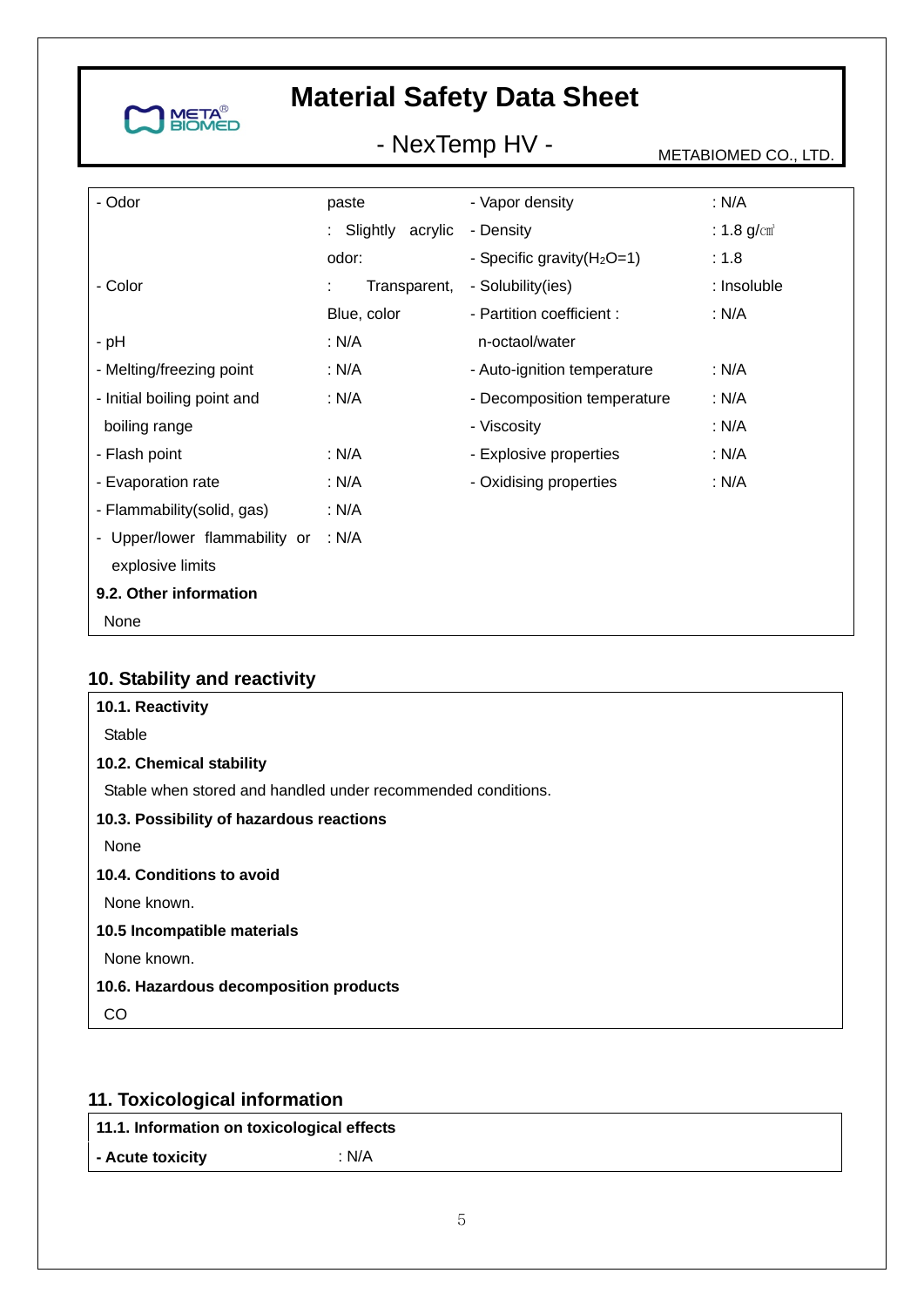| <b>META<sup>®</sup></b>         | <b>Material Safety Data Sheet</b>                                                                      |                      |
|---------------------------------|--------------------------------------------------------------------------------------------------------|----------------------|
|                                 | - NexTemp HV -                                                                                         | METABIOMED CO., LTD. |
| - Primary effects to skin       | : May mildly irritate skin                                                                             |                      |
| - Primary effects to eyes       | : May mildly irritate the eye                                                                          |                      |
| - Primary effects to            | : Not an acute inhalation hazard                                                                       |                      |
| respiratory system              |                                                                                                        |                      |
| - Sensitization                 | : Repeated or prolonged contact with the not polymerized may cause<br>sensitization for methacrylates. |                      |
| - Additional toxicological info | : N/A                                                                                                  |                      |

### **12. Ecological information**

| 12.1. Toxicity                             |
|--------------------------------------------|
| - Toxicity: Not determined                 |
| - Aquatic toxicity(acute) : Not determined |
| 12.2. Persistence and degradability        |
| Not determined                             |
| 12.3. Bioaccumulative potential            |
| Not determined                             |
| 12.4. Mobility in soil                     |
| Not determined                             |
| 12.5. Results of PBT and vPvB assessment   |
| Not determined                             |
| 12.6. Other adverse effects                |
| None known                                 |
|                                            |

### **13. Disposal considerations**

#### **13.1. Waste treatment methods**

 Dispose of contents/ container in accordance with the local/regional/national/international regulations. Dispose of completely cured (or polymerized) material in a permitted industrial waste facility. As a disposal alternative, incinerate uncured product in a permitted waste incineration facility. If no other disposal options are available, waste product that has been completely cured or polymerized may be placed in a landfill properly designed for industrial waste.